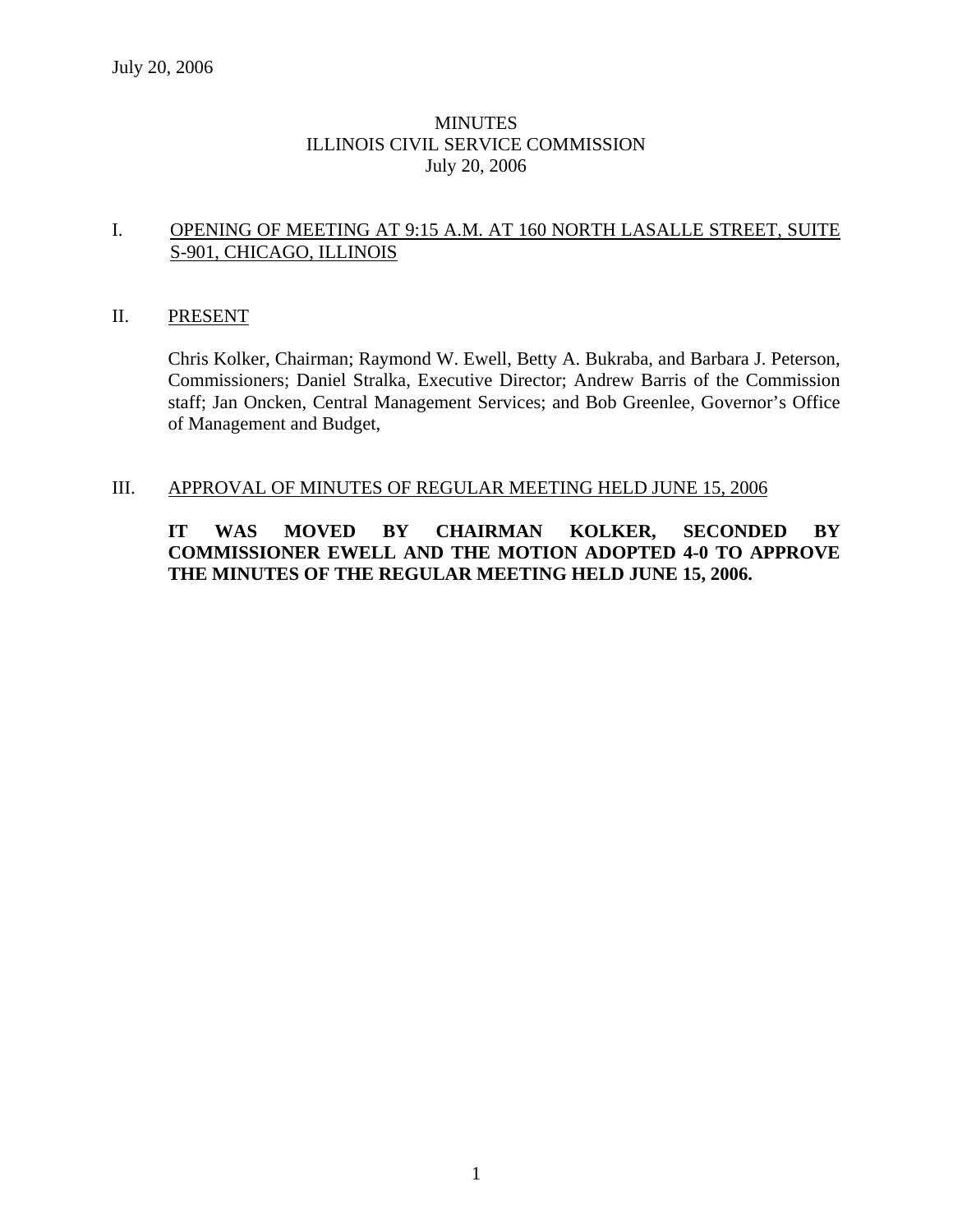# IV. EXEMPTIONS UNDER SECTION 4d(3) OF THE PERSONNEL CODE

# **A. Report on Exempt Positions**

|                                         | Total            | No. of Exempt |
|-----------------------------------------|------------------|---------------|
| <u>Agency</u>                           | <b>Employees</b> | Positions     |
|                                         |                  |               |
|                                         |                  |               |
|                                         |                  |               |
|                                         |                  |               |
| Central Management Services  1,656 112  |                  |               |
| Children and Family Services 3,308 41   |                  |               |
|                                         |                  |               |
|                                         |                  |               |
|                                         |                  |               |
|                                         |                  |               |
|                                         |                  |               |
|                                         |                  |               |
|                                         |                  |               |
|                                         |                  |               |
|                                         |                  |               |
|                                         |                  |               |
| Environmental Protect. Agency  1,063 17 |                  |               |
|                                         |                  |               |
|                                         |                  |               |
| Healthcare and Family Services 2,343 29 |                  |               |
|                                         |                  |               |
|                                         |                  |               |
|                                         |                  |               |
|                                         |                  |               |
|                                         |                  |               |
|                                         |                  |               |
|                                         |                  |               |
|                                         |                  |               |
|                                         |                  |               |
|                                         |                  |               |
|                                         |                  |               |
|                                         |                  |               |
|                                         |                  |               |
|                                         |                  |               |
|                                         |                  |               |
|                                         |                  |               |
|                                         |                  |               |
|                                         |                  |               |
|                                         |                  |               |
|                                         |                  |               |
|                                         |                  |               |
|                                         |                  |               |
|                                         |                  |               |
|                                         |                  |               |
|                                         |                  |               |
|                                         |                  |               |
|                                         |                  |               |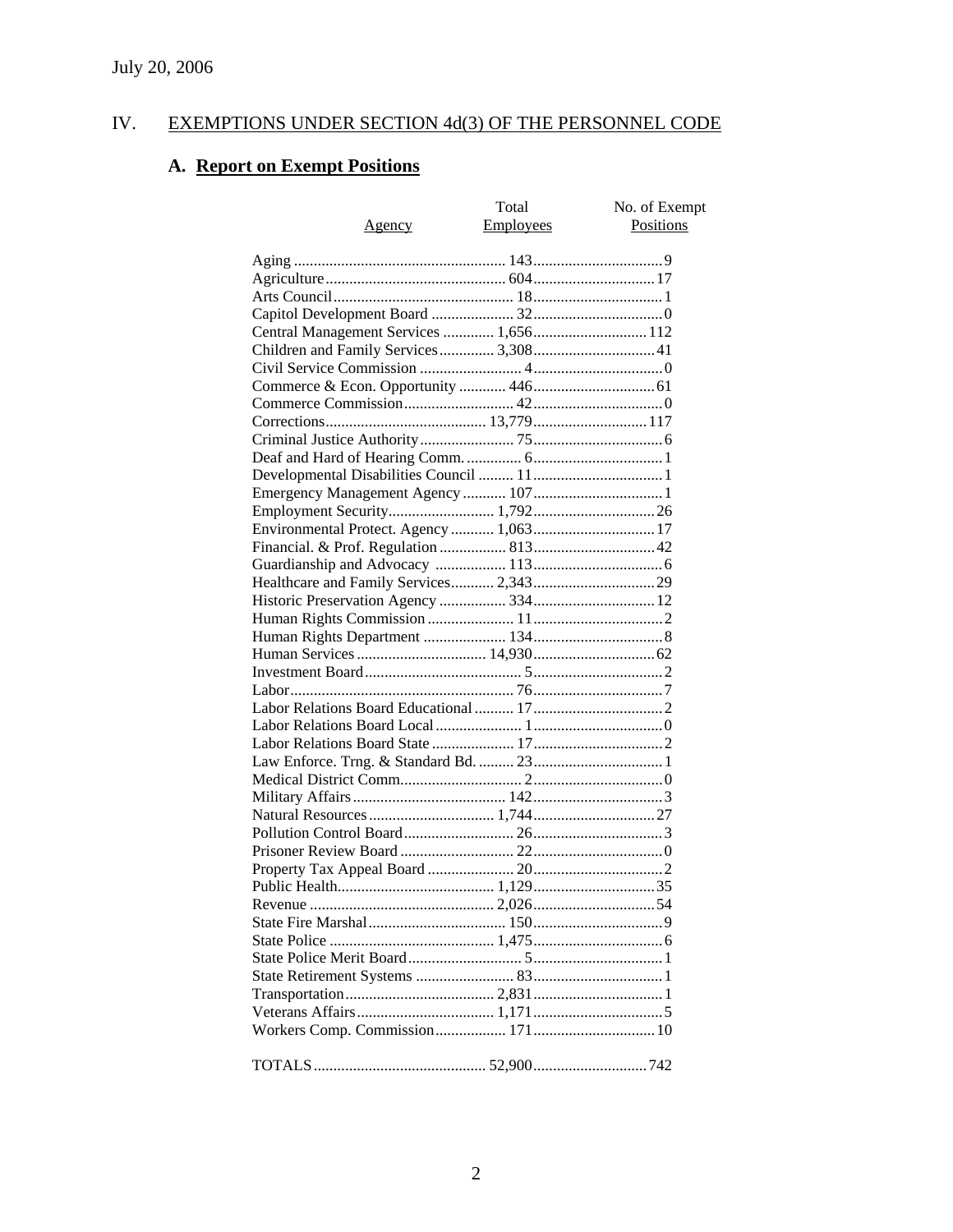#### **B. Governing Rule - Jurisdiction B Exemptions**

- a) Before a position shall qualify for exemption from Jurisdiction B under Section 4d(3) of the Personnel Code, the position shall be directly responsible to:
	- 1. The Governor, or
	- 2. A departmental director or assistant director appointed by the Governor, or
	- 3. A board or commission appointed by the Governor, or
	- 4. The head of an agency created by Executive Order, or the director or assistant director of an agency carrying out statutory powers, whose offices are created by the Governor subject to legislative veto under Article V, Section 11, of the Constitution of 1970, which agency head, director, or assistant director may themselves be subject to exemption under Section 4d(3), or
	- 5. In an agency having a statutory assistant director, a deputy director exercising full line authority under the director for all operating entities of the agency, provided the statutory role of assistant director is vacant or is assigned clearly distinct and separate duties from the deputy director and as a colleague to him, or
	- 6. A line position organizationally located between the director and/or assistant director and a subordinate statutorily exempt position(s), provided the position proposed for exemption has line authority over the statutory exempt position(s), or
	- 7. The elected head of an independent agency in the executive, legislative, or judicial branch of government.
- b) If a position meets the above criterion, it must, in addition, be responsible for one or more of the following before it shall be approved as exempt:
	- 1. Directs programs defined by statute and/or departmental, board, or commission policy or possess significant authority when acting in the capacity of a director of programs to bind the agency.
	- 2. Makes decisions in exercising principal responsibility for the determination or execution of policy which fix objectives or state the principles to control action toward operating objectives of one or more divisions, such decisions being subject to review or reversal only by the director, assistant director, board or commission.
	- 3. Participates in the planning and programming of departmental, board, or commission activities, integrating the plans and projections of related divisions, and the scheduling of projected work programs of those agencies.

\* \* \*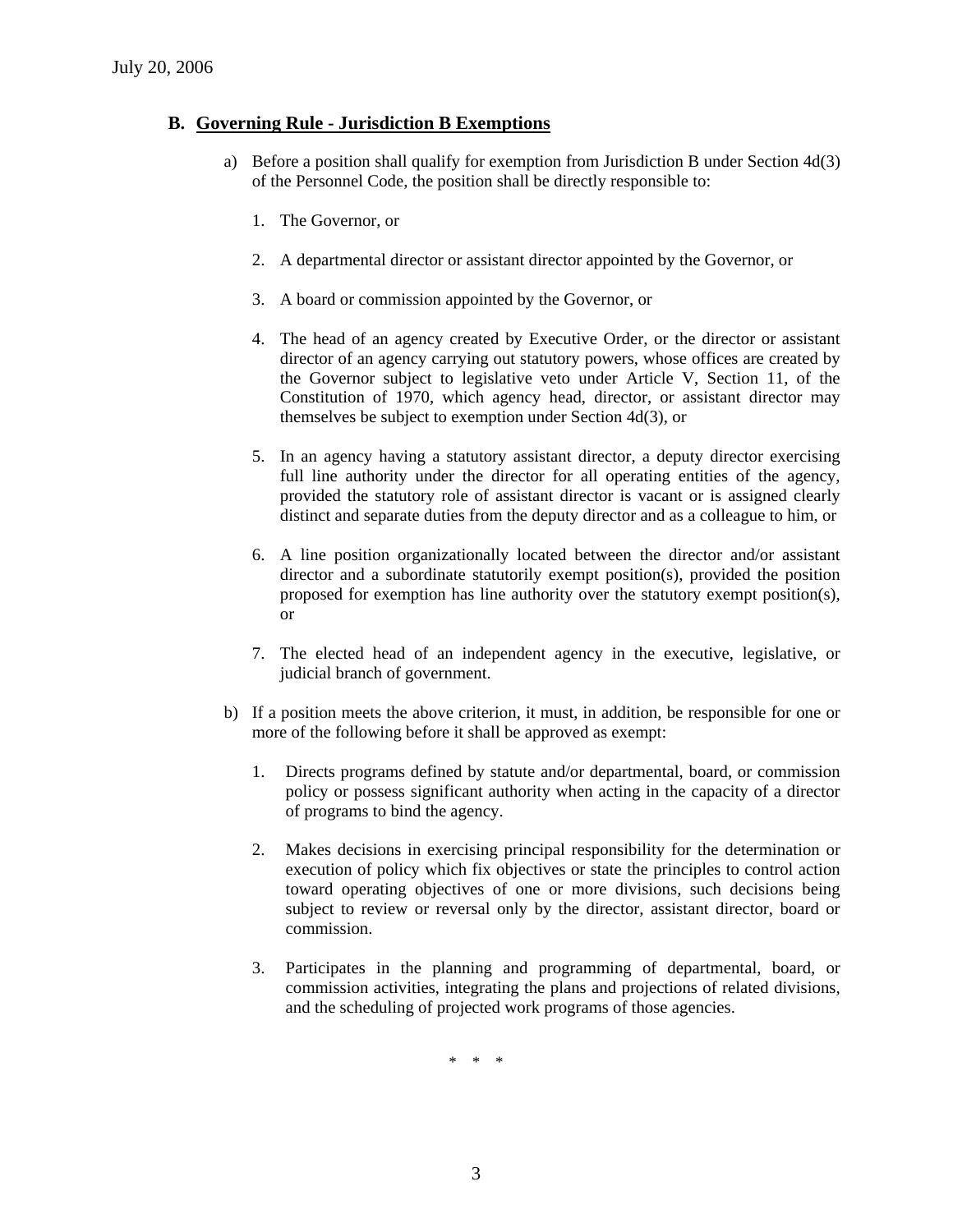## **C. Requests for 4d(3) Exemption**

- With regard to Item C, Executive Director Daniel Stralka reported that staff recommended approval since this is a unique position to the Illinois Department of Corrections, and the size of the agency justifies such a request.
- With regard to Item D, Executive Director Daniel Stralka reported that staff recommended approval of this legislative liaison position. This will bring the legislative staff of Illinois Department of Commerce & Economic Opportunity to four positions.
- With regard to Item E, Executive Director Daniel Stralka reported that he initially informed the agency that he had questions regarding potential overlap with the Media Administrator position and that staff would not be recommending approval until those issues could be satisfactorily addressed. Prior to the meeting, Ashish Patel, Operations Manager for the Illinois Lottery appeared to speak to the agency's request. As he was unaware of the previous communication, he requested that the Commission continue this request so the agency could respond to the Commission staff's concerns.
- With regard to Items F1-F5 and G1-G4, Executive Director Daniel Stralka explained that these positions are the product of Executive Order 6-2006 creating a Division of Shared Services in select agencies to perform similar administrative functions now performed independently in numerous state agencies. Items F1-F5 refer to the Public Safety Shared Services Center while Items G1-G4 refer to the Administrative and Regulatory Shared Services Center. These are the first two out of what is anticipated will be five Shared Services Centers grouped by agencies that have a common mission. It was noted that these are unique organizations in that they are located within agencies, yet the Director of each Division of Shared Services reports to the Governor, not the Agency head. The Commission was provided with a model organization chart for the Shared Services Centers which it is anticipated will be utilized for all of them reflecting this organizational structure.

Therefore, based on a review of the documentation submitted for these positions (including amended job descriptions for the Chief of Administration positions) and information provided to the staff, staff recommended approval but with several notations/concerns. First, it was previously acknowledged that the Chief of Administration position is written more as and will be functioning more like a traditional Chief of Staff position. The approval recommendation was based on that representation. Second, the conversion to Shared Services Centers is of such a grand scale that there will not be an overnight transition. It is anticipated that the first agencies will not transition until January, 2007 and future agencies will make the transition on a rolling basis. Third, while there has not been any in-depth analysis of this, it is anticipated that when the Shared Services Centers do become operational there will be a significant amount of overlapping responsibilities with an unknown number of current 4d(3) exempt positions. The areas of procurement and personnel were specifically noted.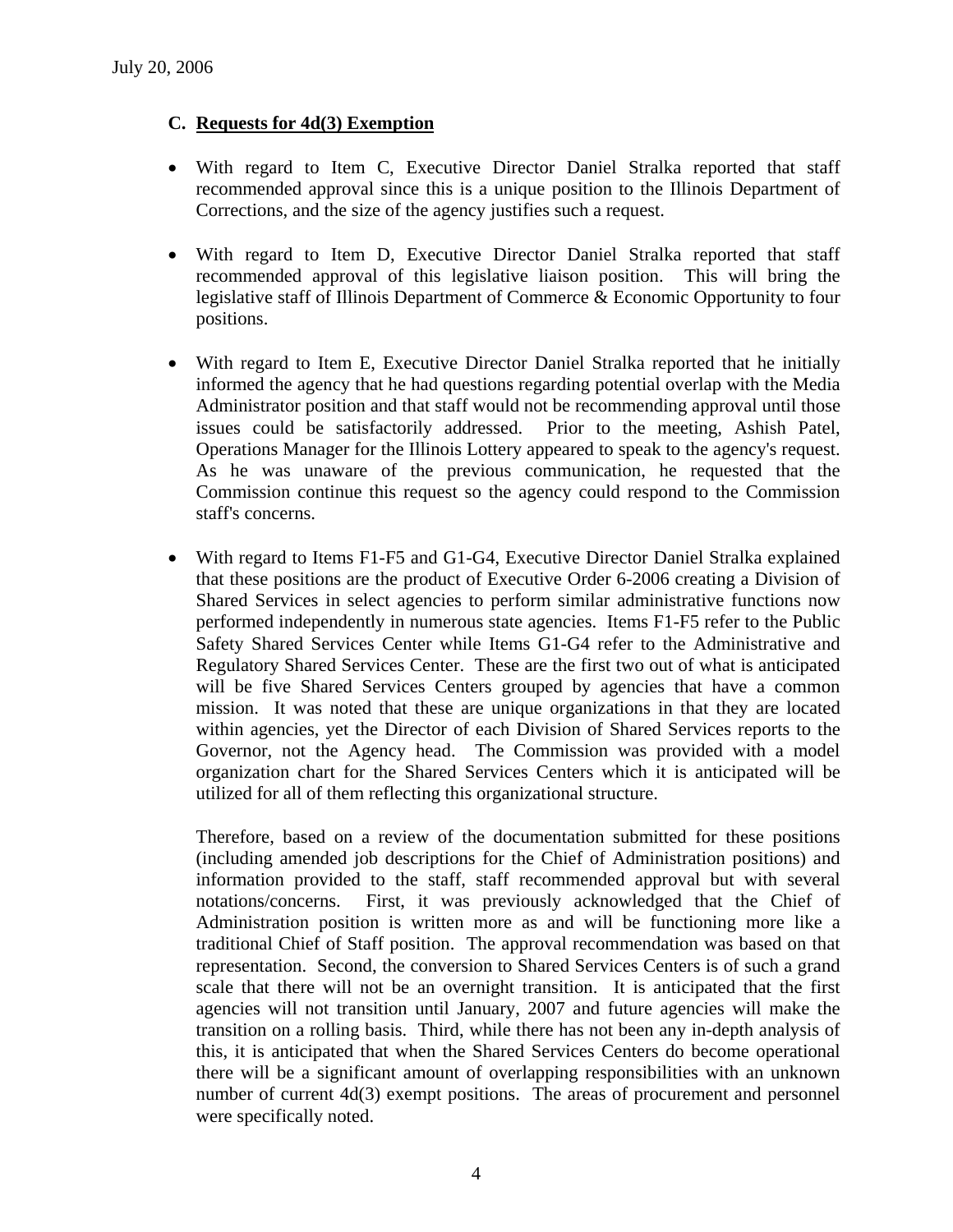Currently exempt 4d(3) positions with overlapping responsibilities will need to be identified in affected agencies and their exemptions reconsidered. It was represented to the Commission that the overall number of exempt positions will ultimately be reduced.

Bob Greenlee, Deputy Director for the Governor's Office of Management and Budget, appeared at the Commission meeting and spoke to the exemption requests for these positions. He noted that the desire to create a more efficient State government is what motivated the development of the Shared Services Center concept. They would ultimately have responsibility for all common transactional responsibilities in their respective areas. Another motivating factor was that within the near future, 25,000 current state employees would become retirement eligible which may result in a decimating institutional knowledge loss for the State. The creation of the Shared Services Centers would lessen the impact of this as information technology systems would be developed to standardize what are presently non-standardized transactional processes. In response to questions from the Chairman and Commissioners, Deputy Director Greenlee noted that the Shared Services Centers were intentionally not placed in the Department of Central Management Services but placed in similarly functioned agencies so they can share specialized knowledge. In addition, placing the Shared Services Centers in the Department of Central Management Services would create too much disconnect between the operational agencies and the functions they will be performing. He noted that only agencies subject to the Executive Reorganization Act would be affected by the Shared Services Centers which would be focused on transactional processing rather than policy decisions.

The Governor's Office of Management and Budget anticipates that there will be a short-term cost to implementing this initiative that will ultimately translate into longterm savings projected at \$110,000,000 over 5 years. It is anticipated that there will be exemption requests for 20-25 positions in all 5 Shared Services Centers upon full implementation, but a net loss in exempt positions will result from the abolition or rescission of exemptions in many currently exempt positions in the agencies the Shared Services Centers serve. There was a possibility that some of the agencies may still request the retention of a minimal number of principal policy positions even after the implementation of the Shared Services Centers.

• With regard to Item H, Executive Director Daniel Stralka noted that this is an extended vacant position that no longer qualifies for exemption as its principal policy responsibilities are being usurped with the implementation of the Public Safety Shared Service Center. Therefore, staff recommends rescission.

**IT WAS MOVED BY CHAIRMAN KOLKER, SECONDED BY COMMISSIONER BUKRABA AND THE MOTION ADOPTED 4-0 TO GRANT, RESCIND AND CONTINUE THE REQUESTS FOR 4D(3) EXEMPTION FOR THE FOLLOWING POSITIONS:**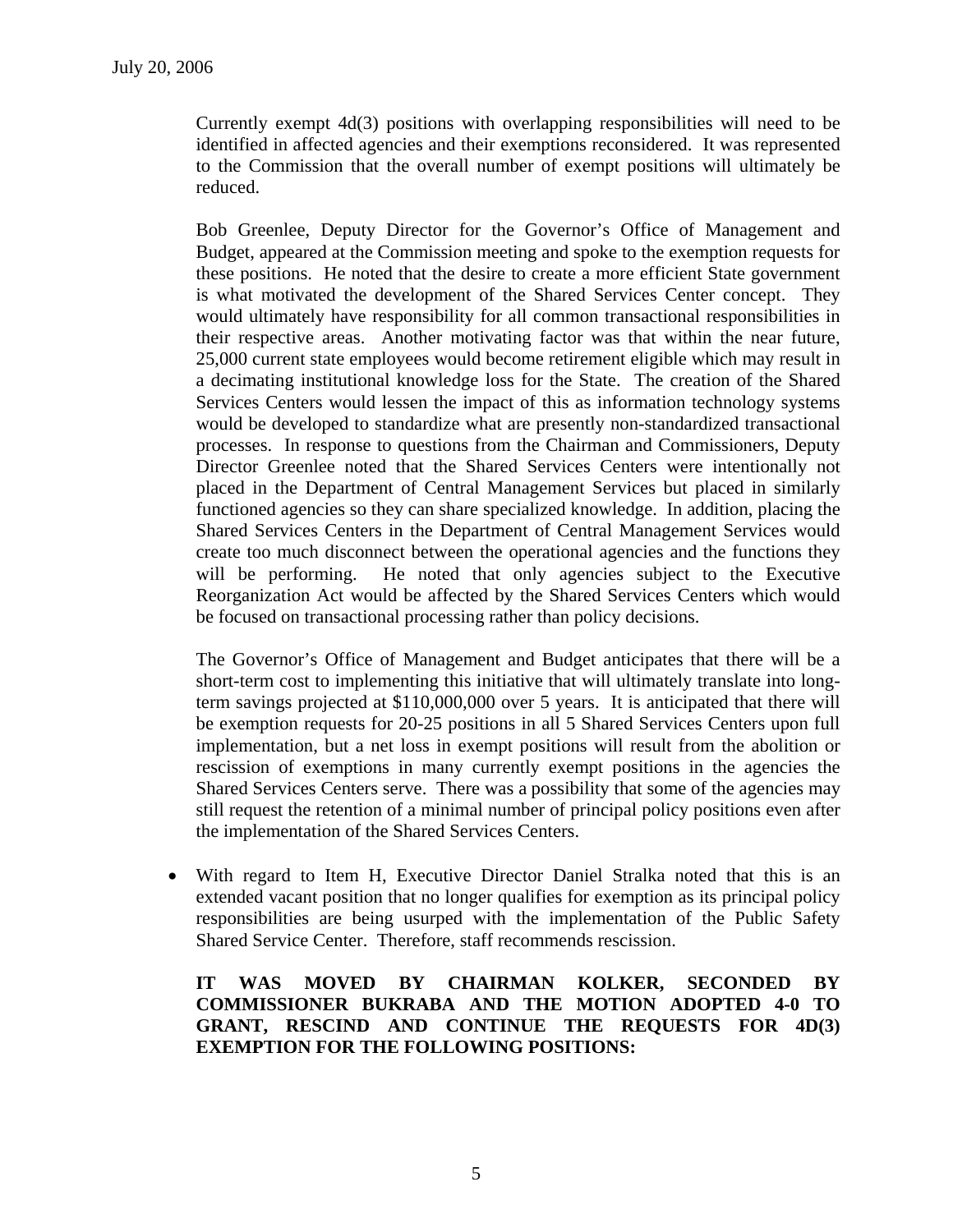# **The following 4d(3) exemption requests were approved on July 20, 2006:**

# Illinois Department of Corrections

| <b>Position Number:</b>  | 37015-29-00-000-00-01                  |
|--------------------------|----------------------------------------|
| <b>Position Title:</b>   | <b>Public Service Administrator</b>    |
| Bureau/Division:         | Director's Office                      |
| <b>Functional Title:</b> | <b>Staff Assistant to the Director</b> |
| Incumbent:               | None                                   |
| Supervisor:              | Director                               |
| Location:                | <b>Sangamon County</b>                 |

# Illinois Department of Commerce and Economic Opportunity

| <b>Position Number:</b>  | 37015-42-00-230-00-01                                |
|--------------------------|------------------------------------------------------|
| <b>Position Title:</b>   | <b>Public Service Administrator</b>                  |
| Bureau/Division:         | Director's Office/Office of Legislative Affairs      |
| <b>Functional Title:</b> | Legislative Liaison                                  |
| Incumbent:               | None                                                 |
| Supervisor:              | Manager of Legislative Affairs (reports to Director) |
| Location:                | <b>Sangamon County</b>                               |
|                          |                                                      |

# Illinois Department of Corrections

| <b>Position Number:</b>  | 40070-29-40-000-00-01                       |
|--------------------------|---------------------------------------------|
| <b>Position Title:</b>   | Senior Public Service Administrator         |
| Bureau/Division:         | <b>Public Safety Shared Services Center</b> |
| <b>Functional Title:</b> | <b>Center Director</b>                      |
| Incumbent:               | None                                        |
| Supervisor:              | Governor                                    |
| Location:                | <b>Sangamon County</b>                      |
|                          |                                             |

# Illinois Department of Corrections

| <b>Position Number:</b>  | 40070-29-40-100-00-01                       |
|--------------------------|---------------------------------------------|
| <b>Position Title:</b>   | Senior Public Service Administrator         |
| Bureau/Division:         | <b>Public Safety Shared Services Center</b> |
| <b>Functional Title:</b> | <b>Chief of Administration</b>              |
| Incumbent:               | None                                        |
| Supervisor:              | Center Director (reports to the Governor)   |
| Location:                | <b>Sangamon County</b>                      |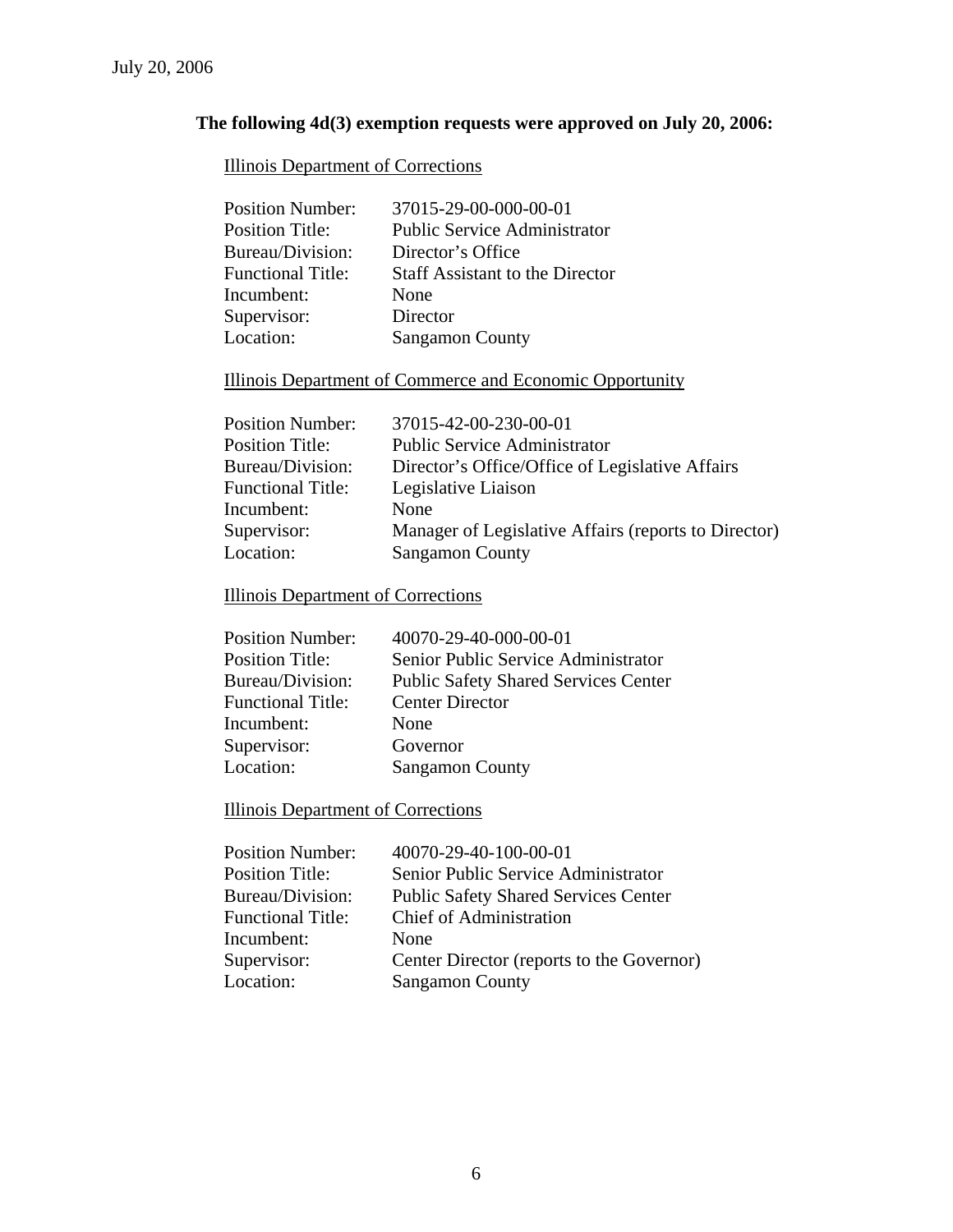# Illinois Department of Corrections

| <b>Position Number:</b>  | 40070-29-40-200-00-01                       |
|--------------------------|---------------------------------------------|
| <b>Position Title:</b>   | Senior Public Service Administrator         |
| Bureau/Division:         | <b>Public Safety Shared Services Center</b> |
| <b>Functional Title:</b> | Human Resources Director                    |
| Incumbent:               | None                                        |
| Supervisor:              | Center Director (reports to the Governor)   |
| Location:                | <b>Sangamon County</b>                      |
|                          |                                             |

# Illinois Department of Corrections

| Center Director (reports to the Governor)   |
|---------------------------------------------|
|                                             |
| <b>Public Safety Shared Services Center</b> |

# Illinois Department of Corrections

| 40070-29-400-00-01                          |
|---------------------------------------------|
| Senior Public Service Administrator         |
| <b>Public Safety Shared Services Center</b> |
| Projects Director                           |
| None                                        |
| Center Director (reports to the Governor)   |
| <b>Sangamon County</b>                      |
|                                             |

# Illinois Department of Revenue

| <b>Position Number:</b>  | 40070-25-12-000-00-01                              |
|--------------------------|----------------------------------------------------|
| <b>Position Title:</b>   | Senior Public Service Administrator                |
| Bureau/Division:         | Administrative & Regulatory Shared Services Center |
| <b>Functional Title:</b> | <b>Center Director</b>                             |
| Incumbent:               | <b>None</b>                                        |
| Supervisor:              | Governor                                           |
| Location:                | <b>Sangamon County</b>                             |
|                          |                                                    |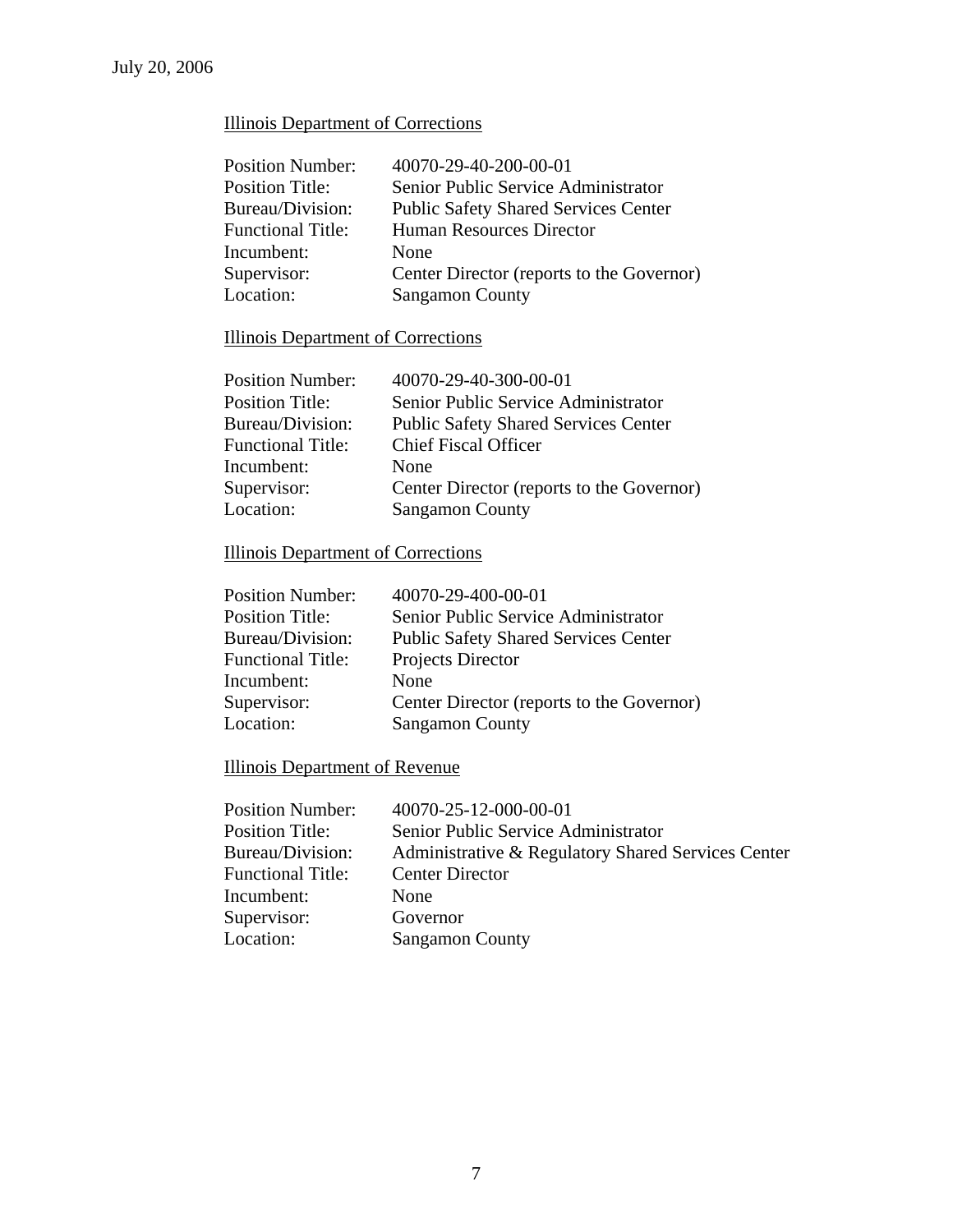# Illinois Department of Revenue

| <b>Position Number:</b>  | 40070-25-12-100-00-01                              |
|--------------------------|----------------------------------------------------|
| <b>Position Title:</b>   | Senior Public Service Administrator                |
| Bureau/Division:         | Administrative & Regulatory Shared Services Center |
| <b>Functional Title:</b> | <b>Administrative Director</b>                     |
| Incumbent:               | None                                               |
| Supervisor:              | Center Director (reports to the Governor)          |
| Location:                | <b>Sangamon County</b>                             |

# Illinois Department of Revenue

| <b>Position Number:</b>  | 40070-25-12-200-00-01                              |
|--------------------------|----------------------------------------------------|
| <b>Position Title:</b>   | Senior Public Service Administrator                |
| Bureau/Division:         | Administrative & Regulatory Shared Services Center |
| <b>Functional Title:</b> | Human Resources Director                           |
| Incumbent:               | None                                               |
| Supervisor:              | Center Director (reports to the Governor)          |
| Location:                | <b>Sangamon County</b>                             |
|                          |                                                    |

# Illinois Department of Revenue

| <b>Position Number:</b>  | 40070-25-12-300-00-01                              |
|--------------------------|----------------------------------------------------|
| <b>Position Title:</b>   | Senior Public Service Administrator                |
| Bureau/Division:         | Administrative & Regulatory Shared Services Center |
| <b>Functional Title:</b> | <b>Chief Fiscal Officer</b>                        |
| Incumbent:               | None                                               |
| Supervisor:              | Center Director (reports to the Governor)          |
| Location:                | <b>Sangamon County</b>                             |
|                          |                                                    |

# **The following 4d(3) exemption rescission was approved on July 20, 2006:**

# Illinois Department of Corrections

| <b>Position Number:</b>  | 40070-29-11-200-00-01                            |
|--------------------------|--------------------------------------------------|
| <b>Position Title:</b>   | Senior Public Service Administrator              |
| Bureau/Division:         | Finance & Administration                         |
| <b>Functional Title:</b> | Manager, Fiscal Services Division                |
| Incumbent:               | None                                             |
| Supervisor:              | Deputy Director of Finance (reports to Director) |
| Location:                | <b>Sangamon County</b>                           |
|                          |                                                  |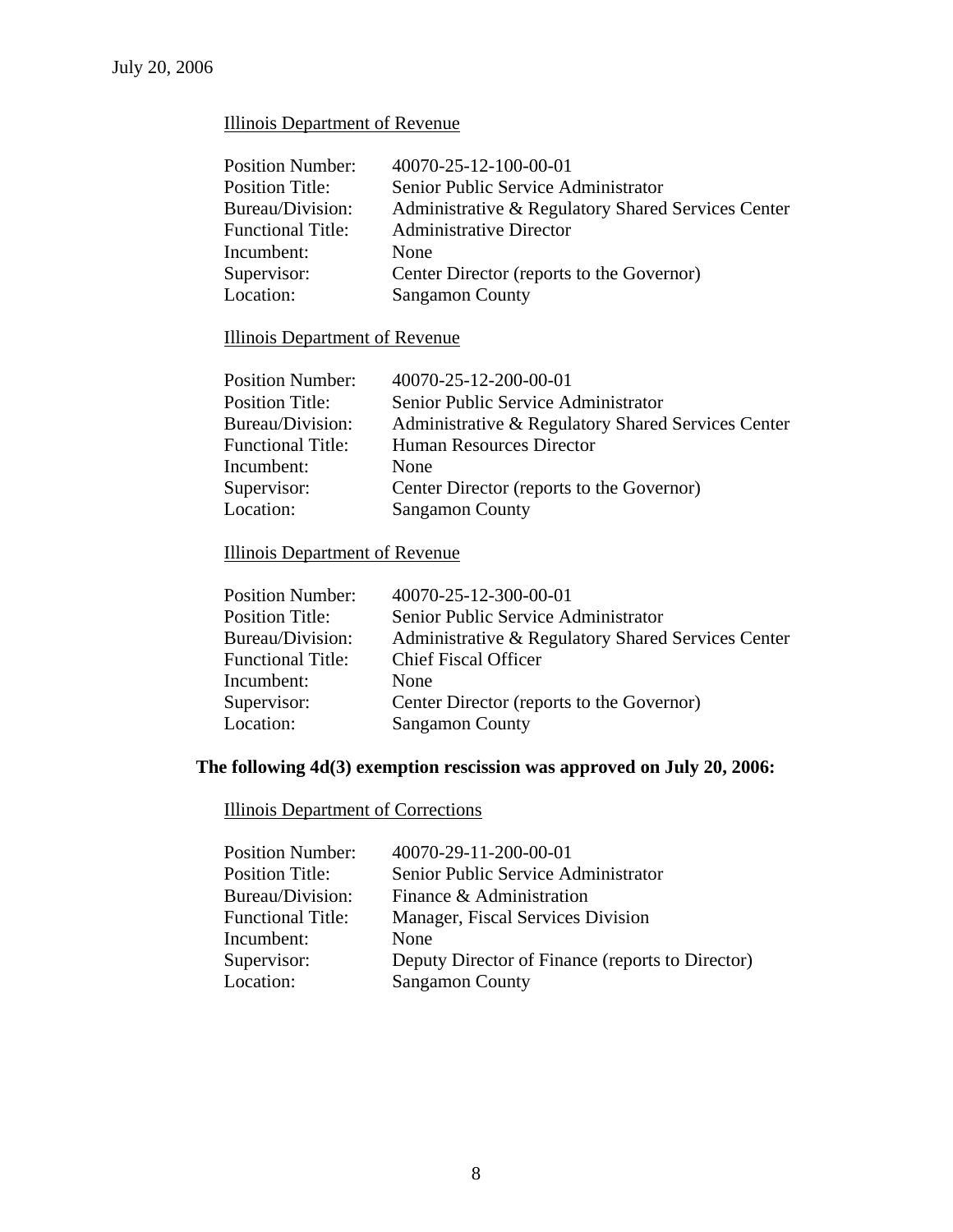### **The following 4d(3) exemption request was continued to August 17, 2006:**

#### Illinois Department of Revenue

| <b>Position Number:</b>  | 37015-25-90-210-10-01                        |
|--------------------------|----------------------------------------------|
| <b>Position Title:</b>   | <b>Public Service Administrator</b>          |
| Bureau/Division:         | Lottery-Superintendent's Office              |
| <b>Functional Title:</b> | <b>Communications Manager</b>                |
| Incumbent:               | None                                         |
| Supervisor:              | Lottery Superintendent (reports to Director) |
| Location:                | <b>Cook County</b>                           |

## V. AMENDMENTS TO CLASS SPECIFICATIONS

### **The Director of Central Management Services submitted the following class titles for creation and revision:**

• Workers Compensation Insurance Compliance Investigator (new)

Staff Analysis: Assistant Executive Director Andrew Barris addressed the Commission regarding the creation of the Workers Compensation Insurance Compliance Investigator class specification. He informed the Commission that he spoke to John Logsdon, Central Management Services. Barris outlined the investigative duties of the class and noted that the union did not object to the creation of the class.

• Criminal Intelligence Analyst 1 (revise) Criminal Intelligence Analyst 2 (revise) Criminal Intelligence Analyst Specialist (revise)

Staff Analysis: Assistant Executive Director Andrew Barris informed the Commission about the minor changes to the Criminal Intelligence Analyst series.

## **IT WAS MOVED BY CHAIRMAN KOLKER, SECONDED BY COMMISSIONER PETERSON AND THE MOTION ADOPTED 4-0 TO APPROVE THE CREATION AND REVISION OF THE FOLLOWING CLASS TITLES TO BE EFFECTIVE AUGUST 1, 2006.**

#### **Workers Compensation Insurance Compliance Investigator (new)**

**Criminal Intelligence Analyst 1 (revise) Criminal Intelligence Analyst 2 (revise) Criminal Intelligence Analyst Specialist (revise)**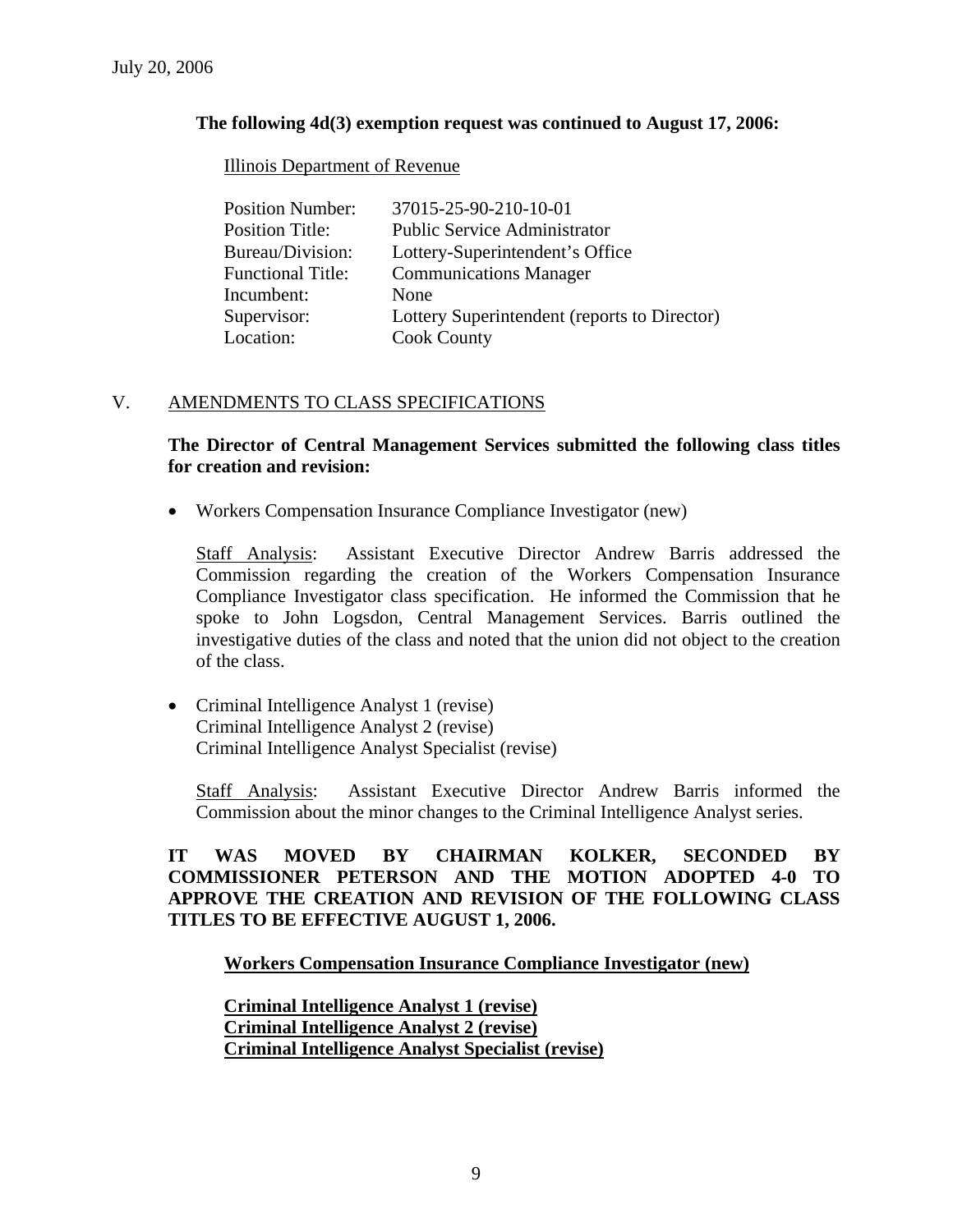**IT WAS MOVED BY CHAIRMAN KOLKER, SECONDED BY COMMISSIONER EWELL AND THE MOTION ADOPTED 4-0 TO DISAPPROVE ANY CLASS SPECIFICATIONS RECEIVED BY THE COMMISSION NOT CONTAINED IN THIS REPORT TO ALLOW ADEQUATE STUDY.** 

#### VI. MOTION TO GO INTO EXECUTIVE SESSION

**IT WAS MOVED BY CHAIRMAN KOLKER, SECONDED BY COMMISSIONER EWELL BY ROLL CALL VOTE THE MOTION ADOPTED 4-0 TO HOLD AN EXECUTIVE SESSION PURSUANT TO SUBSECTIONS 2(c)(1), 2(c)(4) AND 2(c)(11) OF THE OPEN MEETINGS ACT.** 

| <b>KOLKER</b>   | YES | <b>RICHARDS</b> |     |
|-----------------|-----|-----------------|-----|
| <b>PETERSON</b> | YES | <b>EWELL</b>    | YES |
| <b>BUKRABA</b>  | YES |                 |     |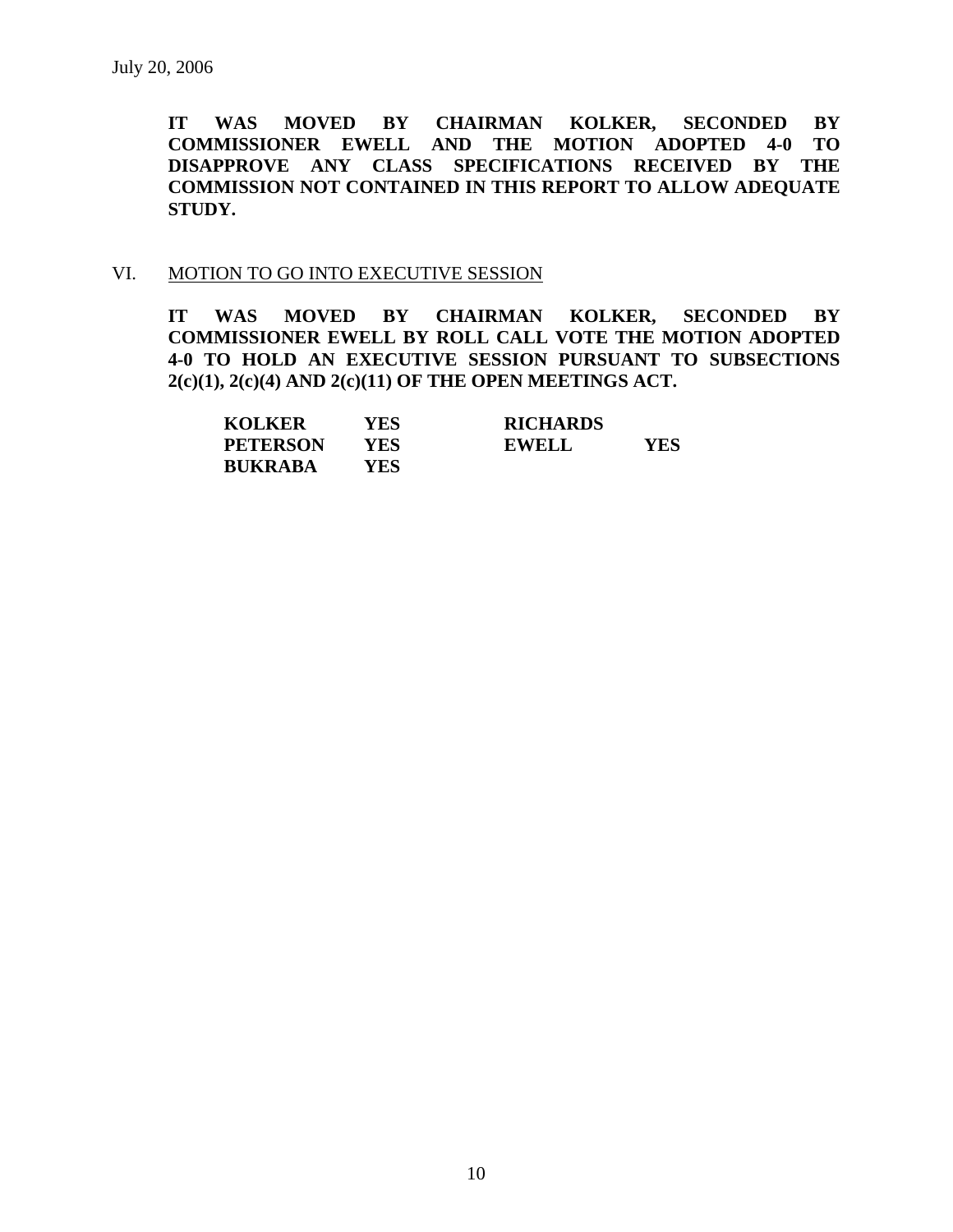#### VII. RECONVENE MEETING

Upon due and proper notice the regular meeting of the Illinois Civil Service Commission was reconvened at 160 North LaSalle Street, Suite S-901, Chicago, Illinois at 10:10 a.m.

#### PRESENT

Chris Kolker, Chairman; Raymond W. Ewell, Betty A. Bukraba, and Barbara J. Peterson, Commissioners; Daniel Stralka, Executive Director; and Andrew Barris of the Commission staff.

#### VIII. NON-MERIT APPOINTMENT REPORT

The Personnel Code permits non-merit appointments for a limited period of time, i.e., emergency appointments shall not exceed 60 days and shall not be renewed, and positions shall not be filled on a temporary or provisional basis for more than six months out of any twelve-month period. Consecutive non-merit appointments are not violative of the Code, however, they do present a possible evasion of merit principles and should be monitored. Set forth below is the number of consecutive non-merit appointments made by each department. These statistics are from the Department of Central Management Services consecutive non-merit report as of June 30, 2006.

| Agency                                       | 5/31/06 | 6/30/06        |
|----------------------------------------------|---------|----------------|
| Agriculture                                  | 8       | 12             |
| <b>Central Management Services</b>           | 3       | 3              |
| <b>Children and Family Services</b>          | 10      | 8              |
| Commerce and Economic Opportunity            | 2       | $\overline{2}$ |
| <b>Financial and Professional Regulation</b> | 6       | 6              |
| <b>Healthcare and Family Services</b>        | 10      | 10             |
| <b>Historic Preservation</b>                 | 10      | 15             |
| Human Rights Department                      |         |                |
| <b>Human Services</b>                        | 3       | 3              |
| <b>Natural Resources</b>                     | 30      | 30             |
| Property Tax Appeal Board                    |         |                |
| Transportation                               | 23      | 25             |
| <b>Veterans Affairs</b>                      |         |                |
| Totals                                       | 108     |                |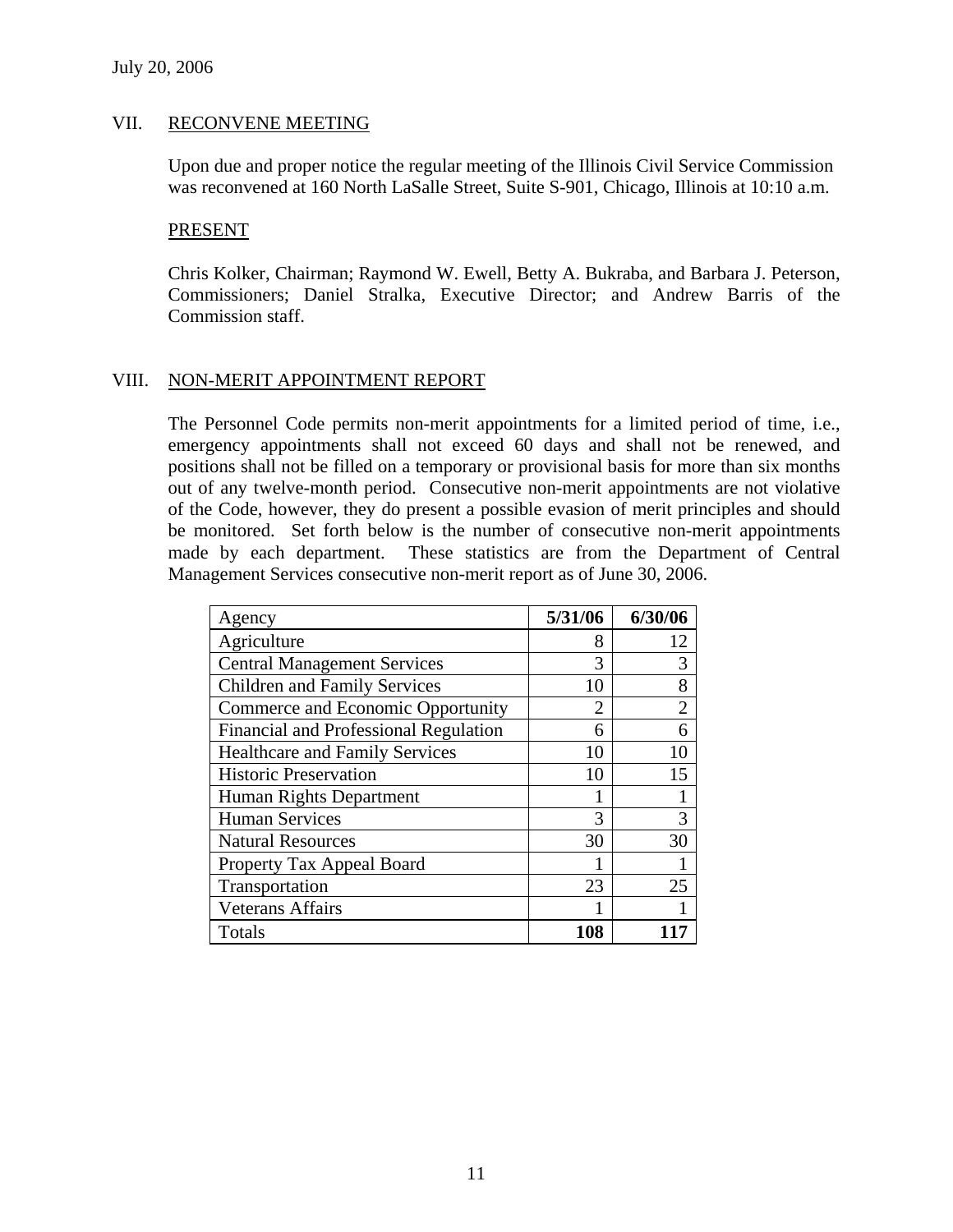#### IX. PUBLICLY ANNOUNCED DECISIONS RESULTING FROM APPEAL

## • **DISCHARGE APPEAL**

#### **DA-28-06**

| <b>Petitioner</b> | Steven R. Donaldson                            | <b>Appeal Date</b>   | 12/30/05                    |
|-------------------|------------------------------------------------|----------------------|-----------------------------|
| Agency            | DOT                                            | <b>Decision Date</b> | 07/07/06                    |
| Type              | Discharge                                      | ALJ                  | <b>Andrew Barris</b>        |
|                   | $\vert$ Charge(s) $\vert$ Carrying firearms in | Recommended          | Charges have been partially |
|                   | state truck; misuse of                         | Decision             | proven and warrant          |
|                   | state property and time                        |                      | discharge.                  |

**IT WAS MOVED BY CHAIRMAN KOLKER, SECONDED BY COMMISSIONER PETERSON AND THE MOTION ADOPTED 4-0 TO DENY THE REQUEST FOR ORAL ARGUMENT BEFORE THE COMMISSION. IT WAS MOVED BY CHAIRMAN KOLKER, SECONDED BY COMMISSIONER PETERSON, AND BY ROLL CALL VOTE OF 4-0 THE MOTION ADOPTED TO AFFIRM AND ADOPT THE ADMINISTRATIVE LAW JUDGE'S RECOMMENDED DECISION THAT THE PARTIALLY PROVEN CHARGES WARRANT THE DISCHARGE OF THE RESPONDENT DUE TO THE SEVERITY OF THE VIOLATIONS REGARDING THE DISTRIBUTION OF FIREARMS.** 

| <b>KOLKER</b>   | YES  | <b>RICHARDS</b> |     |
|-----------------|------|-----------------|-----|
| <b>PETERSON</b> | YES. | <b>EWELL</b>    | YES |
| <b>BUKRABA</b>  | YES. |                 |     |

• **DISCHARGE APPEAL**

#### **DA-35-06**

| Petitioner | Kelly Meyer            | <b>Appeal Date</b>   | 3/15/06                      |
|------------|------------------------|----------------------|------------------------------|
| Agency     | <b>DHS</b>             | <b>Decision Date</b> | 7/07/06                      |
| Type       | Discharge              | ALJ                  | Daniel Stralka               |
| Change(s)  | Abuse of resident (hit | Recommended          | Charges have not been proven |
|            | patient on back of     | Decision             | by a preponderance of the    |
|            | head with open hand)   |                      | evidence.                    |

**IT WAS MOVED BY CHAIRMAN KOLKER, SECONDED BY COMMISSIONER EWELL, AND BY ROLL CALL VOTE OF 4-0 THE MOTION ADOPTED TO AFFIRM AND ADOPT THE ADMINISTRATIVE LAW JUDGE'S RECOMMENDED DECISION THAT THE CHARGES HAVE NOT BEEN PROVEN AND DO NOT WARRANT THE DISCHARGE OF THE RESPONDENT.**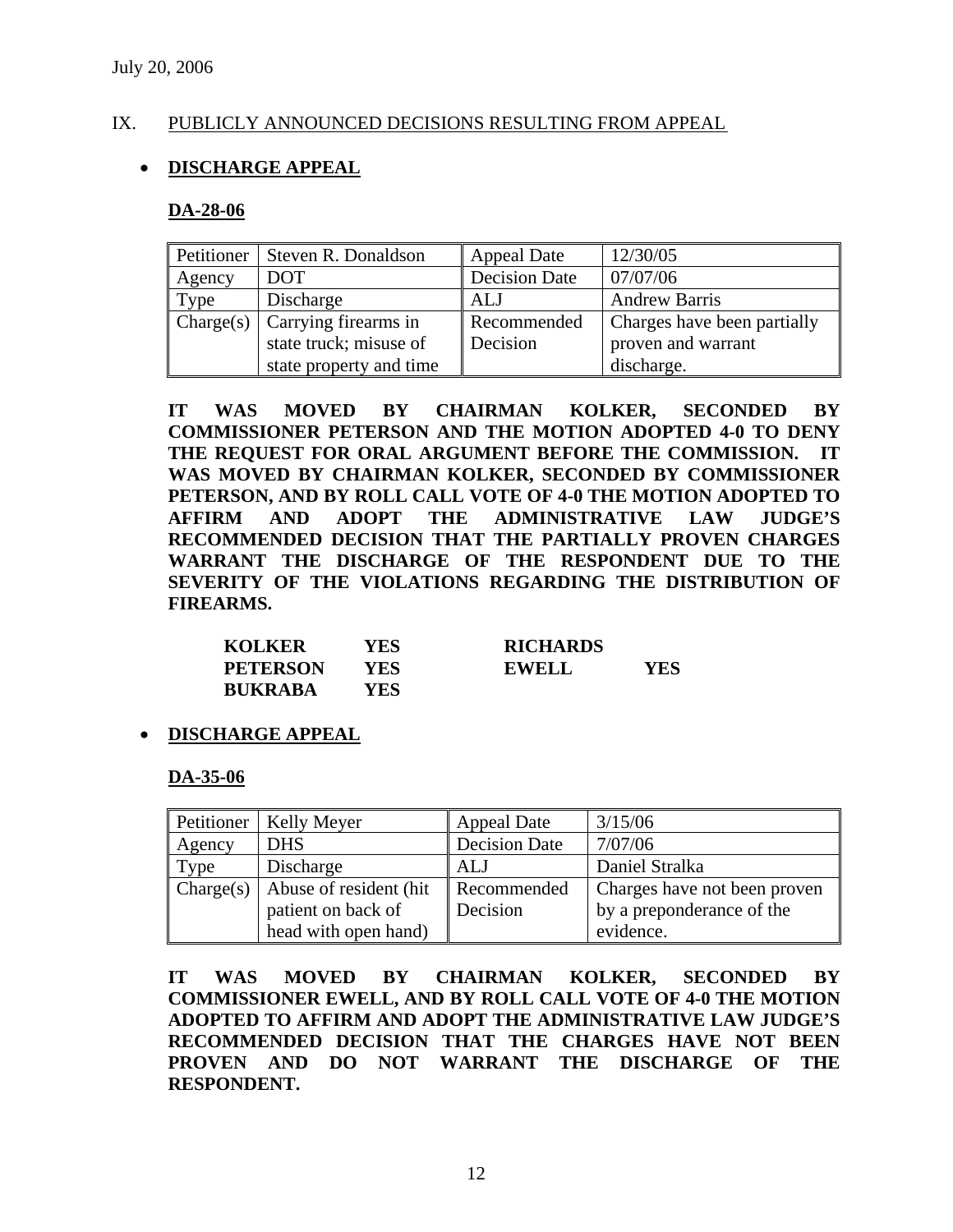| <b>KOLKER</b>   | YES | <b>RICHARDS</b> |     |
|-----------------|-----|-----------------|-----|
| <b>PETERSON</b> | YES | EWELL           | YES |
| <b>BUKRABA</b>  | YES |                 |     |

### • **SUSPENSION APPEAL**

**S-12-06**

| Petitioner | Lorene Floyd            | Appeal Date          | 8/22/05                     |
|------------|-------------------------|----------------------|-----------------------------|
| Agency     | <b>DCFS</b>             | <b>Decision Date</b> | 7/07/06                     |
| Type       | Suspension              | ALJ                  | <b>Andrew Barris</b>        |
| Change(s)  | Misrepresentation of    | Recommended          | Charges have been partially |
|            | information; negligent  | Decision             | proven and warrant the 29-  |
|            | performance; failure to |                      | day suspension.             |
|            | follow a directive      |                      |                             |

**IT WAS MOVED BY COMMISSIONER PETERSON, SECONDED BY COMMISSIONER EWELL, AND BY ROLL CALL VOTE OF 3-0 THE MOTION ADOPTED TO AFFIRM AND ADOPT THE ADMINISTRATIVE LAW JUDGE'S RECOMMENDED DECISION THAT THE CHARGES HAVE BEEN PARTIALLY PROVEN AND WARRANT THE IMPOSITION OF A 29-DAY SUSPENSION. THE COMMISSION SPECIFICALLY NOTED THAT THE RESPONDENT NO LONGER WORKS FOR THE AGENCY. CHAIRMAN KOLKER ABSTAINED.** 

| <b>KOLKER</b>   |      | <b>RICHARDS</b> |     |
|-----------------|------|-----------------|-----|
| <b>PETERSON</b> | YES  | <b>EWELL</b>    | YES |
| <b>BUKRABA</b>  | YES. |                 |     |

#### X. APPEALS TERMINATED WITHOUT DECISION ON THE MERITS

#### • **DISMISSAL**

#### **DA-49-06**

| Petitioner | Tim Strickland | <b>Appeal Date</b>   | 5/22/06                        |
|------------|----------------|----------------------|--------------------------------|
| Agency     | <b>DHS</b>     | <b>Decision Date</b> | 7/10/06                        |
| Type       | Discharge      | ALJ                  | Daniel Stralka                 |
| Change(s)  | Unauthorized   | Recommended          | Default (failure to appear at  |
|            | absences       | Decision             | hearing); dismissed subject to |
|            |                |                      | Commission approval.           |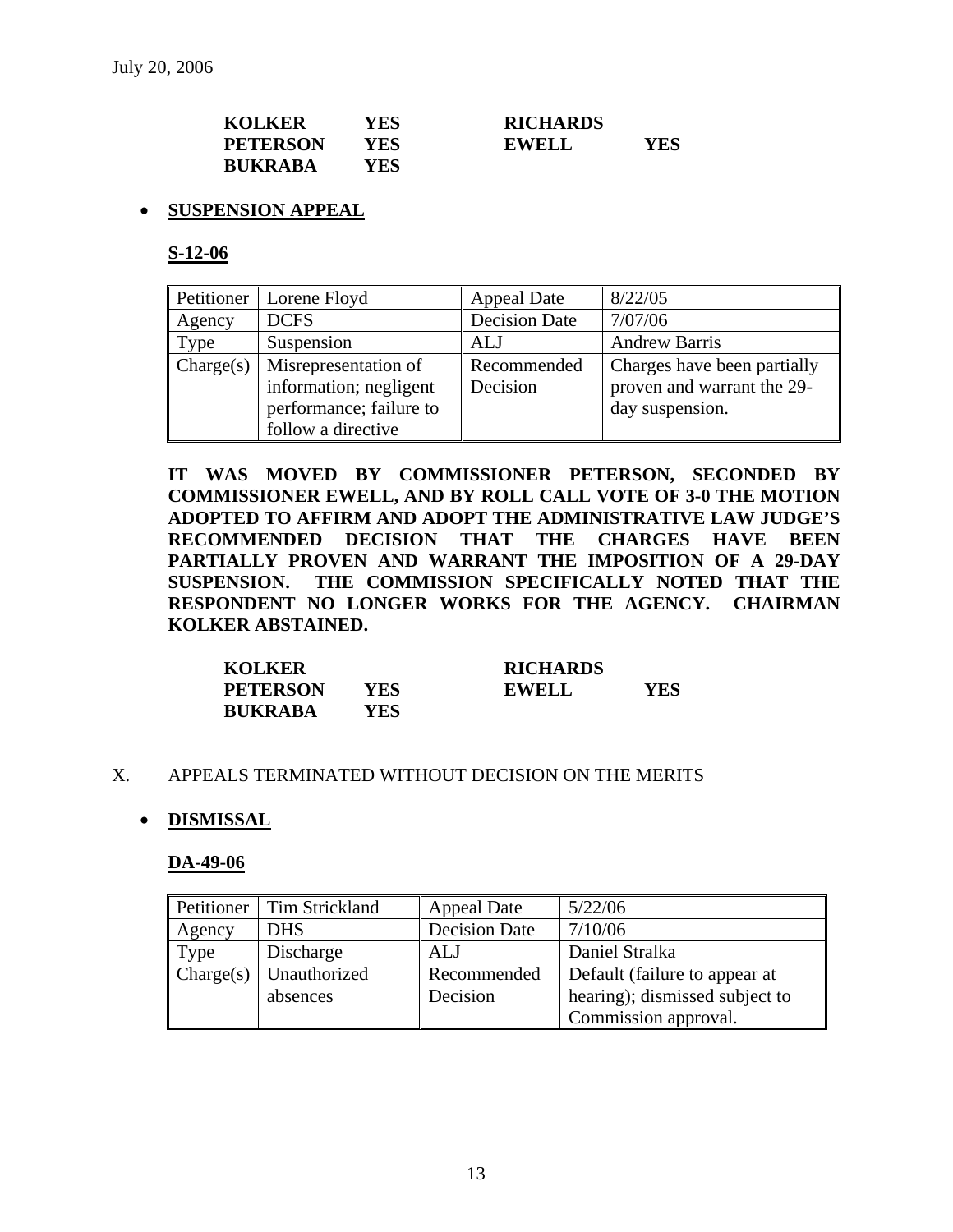**IT WAS MOVED BY CHAIRMAN KOLKER, SECONDED BY COMMISSIONER PETERSON, AND BY ROLL CALL VOTE OF 4-0 THE MOTION ADOPTED TO APPROVE THE ADMINISTRATIVE LAW JUDGE'S RECOMMENDED DECISION DISMISSING THE APPEAL.** 

| <b>KOLKER</b>   | YES  | <b>RICHARDS</b> |     |
|-----------------|------|-----------------|-----|
| <b>PETERSON</b> | YES  | EWELL           | YES |
| <b>BUKRABA</b>  | YES. |                 |     |

#### • **WITHDRAWN**

#### **DA-50-06**

| Respondent | Saul Tonielli      | <b>Appeal Date</b>   | 6/01/06                      |
|------------|--------------------|----------------------|------------------------------|
| Agency     | DOC                | <b>Decision Date</b> | 6/21/06                      |
| Type       | Discharge          | ALJ                  | Daniel Stralka               |
| Change(s)  | Affirmative        | Recommended          | Withdrawn; dismissed subject |
|            | attendance (tardy) | Decision             | to Commission approval.      |

### • **WITHDRAWN**

### **DA-52-06**

|           | Respondent   James D. Wilson | <b>Appeal Date</b>   | 6/14/06                            |
|-----------|------------------------------|----------------------|------------------------------------|
| Agency    | DOC                          | <b>Decision Date</b> | 6/22/06                            |
| Type      | Discharge                    | ALJ                  | Daniel Stralka                     |
| Change(s) | Non-alert state (lying on    |                      | Recommended   Withdrawn; dismissed |
|           | couch) with inmate residents | Decision             | subject to Commission              |
|           | sitting around him; safety   |                      | approval.                          |

#### • **WITHDRAWN**

#### **DA-53-06**

|           | <b>Respondent</b> Troy Whitaker | <b>Appeal Date</b>   | 6/14/06               |  |
|-----------|---------------------------------|----------------------|-----------------------|--|
| Agency    | DOC                             | <b>Decision Date</b> | 7/10/06               |  |
| Type      | Discharge                       | ALJ                  | Daniel Stralka        |  |
| Change(s) | Falsified interviews with       | Recommended          | Withdrawn; dismissed  |  |
|           | <b>Correctional Officers</b>    | Decision             | subject to Commission |  |
|           |                                 |                      | approval.             |  |

**IT WAS MOVED BY CHAIRMAN KOLKER, SECONDED BY COMMISSIONER PETERSON, AND BY ROLL CALL VOTE OF 4-0 THE MOTION ADOPTED TO APPROVE THE ADMINISTRATIVE LAW JUDGE'S RECOMMENDED DECISIONS DISMISSING THE APPEALS OF THE PETITIONERS TONIELLI, WILSON AND WHITAKER.**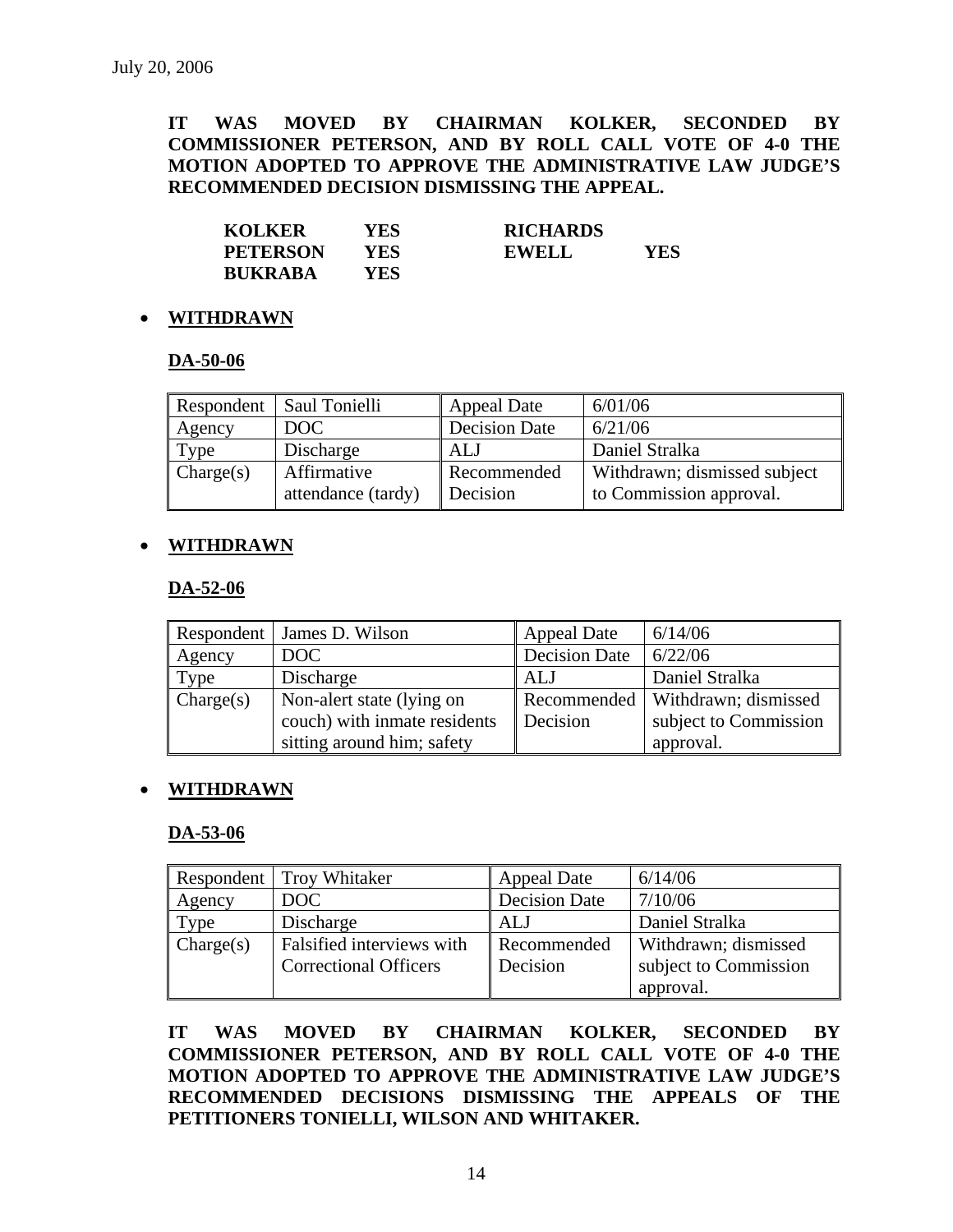| <b>KOLKER</b>   | YES  | <b>RICHARDS</b> |     |
|-----------------|------|-----------------|-----|
| <b>PETERSON</b> | YES. | EWELL           | YES |
| <b>BUKRABA</b>  | YES. |                 |     |

#### XI. AMENDMENT TO THE PERSONNEL RULES

#### **Section 302.150 Appointment and Status**:

The following types of appointment *and status* may be made by the Director:

 **…**  *j. Interim Assignment: For a certified non-bargaining unit employee assigned to perform on a full-time interim basis and be accountable for the higher-level duties and responsibilities of a non-bargaining unit position.* 

*The position shall have higher-level duties and responsibilities within the same broadband position classification or a position classification with a higher pay grade or range. The interim assignment shall be to a position within the same agency. The agency shall provide written justification of the need for the interim assignment and the interim assignment occurs upon the approval of the Director of Central Management Services. The initial interim assignment of the employee to the position shall not exceed six months but may be extended in six-month increments upon the approval of the Director of Central Management Services. The employee shall be qualified for the position with higher-level duties and responsibilities, and request a leave of absence from the current position to accept the interim assignment* 

Executive Director Daniel Stralka advised the Commission of the proposed amendment to the Personnel Rules.

#### XII. STAFF REPORT

Executive Director Daniel Stralka reported that:

- Lease negotiations are ongoing. The landlord has tentatively approved the Commission's build-out requests.
- The FY07 Management Plan has been submitted to the Office of Management and Budget.
- The mileage reimbursement rate has been increased to \$**.**445 effective July 1, 2006.
- James Brennan, Chairman of the Illinois Executive Ethics Commission, contacted the Executive Director to learn more of the role of the Civil Service Commission in the overall investigatory and disciplinary process for State employees.